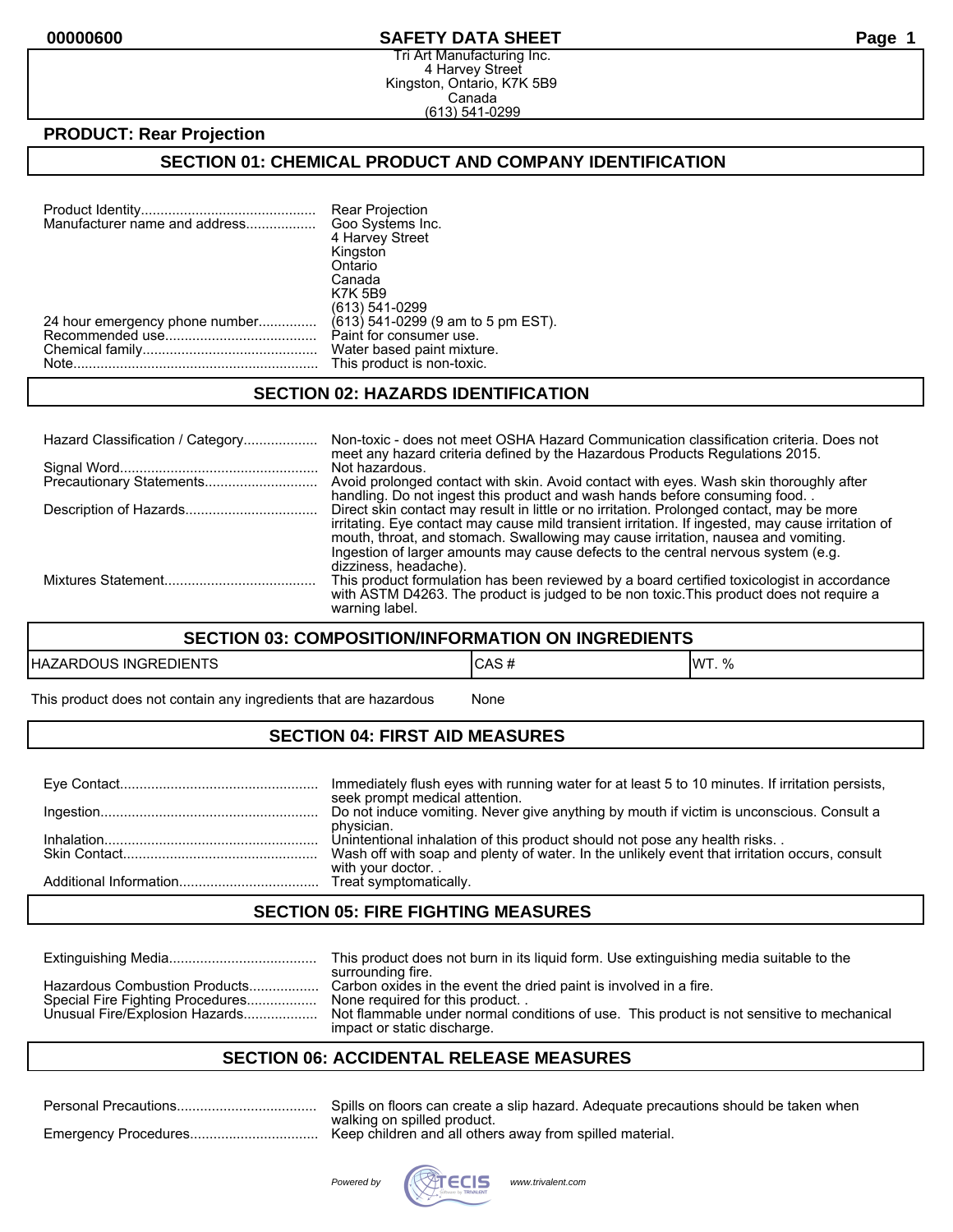## **PRODUCT: Rear Projection**

## **SECTION 06: ACCIDENTAL RELEASE MEASURES**

Methods / Materials For Containment........... Use suitable absorbent materials such as cloth, rags, sponges, or paper towels . Clean Up....................................................... Contain and wipe up the spill with absorbent material or cloth. Rinse the cloth with water and repeat the process until surface is clean and dry of spilled material .

## **SECTION 07: HANDLING AND STORAGE**

| Avoid contact with skin, eyes and clothing. Wash thoroughly after handling. Keep away<br>from extreme heat and flame. Keep containers tightly closed when not in use. |
|-----------------------------------------------------------------------------------------------------------------------------------------------------------------------|
| Store in a cool, dry, well ventilated area. Do not freeze. Recommended storage<br>temperature: $0 - 30^{\circ}$ C (32 - 86 $^{\circ}$ F).                             |

#### **SECTION 08: EXPOSURE CONTROLS/PERSONAL PROTECTION**

| <b>INGREDIENTS</b>                                                     | <b>TWA</b>     | <b>ACGIH TLV</b><br><b>STEL</b>                                                                                                                                                                                                                                              | IPEL           | <b>OSHA PEL</b><br><b>STEL</b> | <b>NIOSH</b><br>IREL |
|------------------------------------------------------------------------|----------------|------------------------------------------------------------------------------------------------------------------------------------------------------------------------------------------------------------------------------------------------------------------------------|----------------|--------------------------------|----------------------|
| This product does not<br>contain any ingredients<br>that are hazardous | Not applicable | Not applicable                                                                                                                                                                                                                                                               | Not applicable | Not applicable                 | Not applicable       |
|                                                                        |                | No personal protective equipment is necessary when handling or using this product.<br>No special protective clothing is required to use this product.<br>Take the necessary precautions to avoid liquid contact with eves.<br>No gloves are required to handle this product. |                |                                |                      |

Engineering Controls..................................... No special ventilation requirements are necessary for this product.

#### **SECTION 09: PHYSICAL AND CHEMICAL PROPERTIES**

## **SECTION 10: STABILITY AND REACTIVITY**

|  | Stable under the recommended storage and handling conditions prescribed.<br>Hazardous Products Of Decomposition None known, refer to hazardous combustion products in Section 5. |
|--|----------------------------------------------------------------------------------------------------------------------------------------------------------------------------------|
|--|----------------------------------------------------------------------------------------------------------------------------------------------------------------------------------|

## **SECTION 11: TOXICOLOGICAL INFORMATION**

| <b>INGREDIENTS</b> | .C50 | LD <sub>50</sub> |
|--------------------|------|------------------|
|                    |      |                  |

This product does not contain any ingredients that are hazardous Not applicable Not applicable

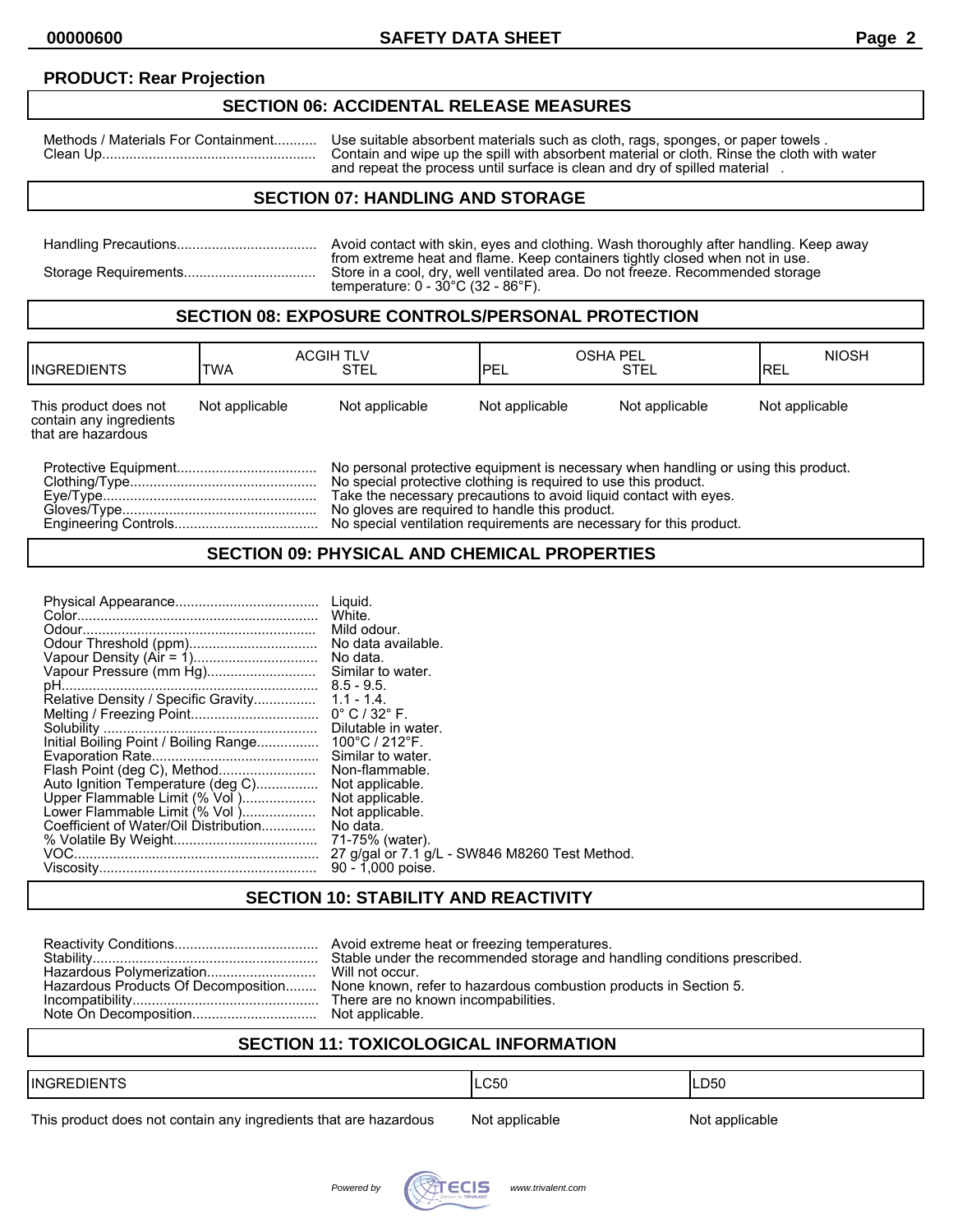## **PRODUCT: Rear Projection**

| <b>SECTION 11: TOXICOLOGICAL INFORMATION</b> |                                                                                                                                                                                                                                                                                                                                                                                                                                             |  |
|----------------------------------------------|---------------------------------------------------------------------------------------------------------------------------------------------------------------------------------------------------------------------------------------------------------------------------------------------------------------------------------------------------------------------------------------------------------------------------------------------|--|
|                                              | Skin and eye contact are possible routes of exposure. Mists and vapours are unlikely to be<br>generated during intended use of this product. Do not take internally or ingest this product.                                                                                                                                                                                                                                                 |  |
|                                              | Ingestion of large amounts may be harmful. If product is heated or mists are formed,<br>inhalation may cause irritation to the nose, throat and respiratory tract. Direct skin contact<br>may result in little or no irritation. Prolonged contact may be more irritating. Eye contact<br>may cause mild transient irritation. May cause irritation of mouth, throat, and stomach.<br>Swallowing may cause irritation, nausea and vomiting. |  |
|                                              | None known.                                                                                                                                                                                                                                                                                                                                                                                                                                 |  |
|                                              | None of the ingredients in this product are classified as carcinogens by the IARC, ACGIH<br>or NTP.                                                                                                                                                                                                                                                                                                                                         |  |
| Aggravated Medical Conditions                | None are anticipated under normal use.<br>Use of this product following our recommended instructions should not cause any health<br>hazards, other than those indicated above                                                                                                                                                                                                                                                               |  |

#### **SECTION 12: ECOLOGICAL INFORMATION**

#### **SECTION 13: DISPOSAL CONSIDERATIONS**

Appropriate Disposal Methods...................... Empty containers should be recycled in accordance with local municipal recycling practices. Containers that are not empty should be brought to your local waste paint recycling facility . Wherever possible unused paint should be brought to your local waste paint facility.<br>None anticipated. Properties Affect Disposal............................. None anticipated. Wherever possible, paint should not be washed down the sewer.

#### **SECTION 14: TRANSPORT INFORMATION**

| Transport Hazard Classification<br>Packaging Group (If Applicable)<br>Guidance for transportation by ship (IMO) | Not regulated.<br>Not regulated.<br>Not regulated.<br>None known.<br>Guidance on transport by air (IATA) This product is not classified as a dangerous good per IATA Dangerous Goods<br>Regulations.<br>This product is not classified as a dangerous good and is therefore not regulated when<br>transported on a ship. |
|-----------------------------------------------------------------------------------------------------------------|--------------------------------------------------------------------------------------------------------------------------------------------------------------------------------------------------------------------------------------------------------------------------------------------------------------------------|
|                                                                                                                 | None known.                                                                                                                                                                                                                                                                                                              |

#### **SECTION 15: REGULATORY INFORMATION**

| Globally Harmonized System Classification              | Not classified.<br>The ingredients in this product appear on the DSL.<br>This product does not contain any formaldehyde per Japanese Regulation 112. There is a<br>trace amount of Ammonia which is listed on the Appended Table 2 of the Poisonous and |
|--------------------------------------------------------|---------------------------------------------------------------------------------------------------------------------------------------------------------------------------------------------------------------------------------------------------------|
| SARA TITLE III                                         | Deleterious Substances Control Act #122 of 2011.<br>All ingredients are listed on the TSCA inventory.<br>This product is not considered hazardous.                                                                                                      |
| Section 302 - Extremely Hazardous  None.<br>Substances |                                                                                                                                                                                                                                                         |
| Section 311/312 - Hazard Categories Not applicable.    | Toxic Chemical constituents above de minimus concentrations.                                                                                                                                                                                            |
| EPA Hazardous Air Pollutants (HAPS)<br>40CFR63         | None.                                                                                                                                                                                                                                                   |
|                                                        | 3209.10.00.20.<br>This product does not contain any chemical(s) known to the State of California to cause<br>cancer or reproductive toxicity.                                                                                                           |